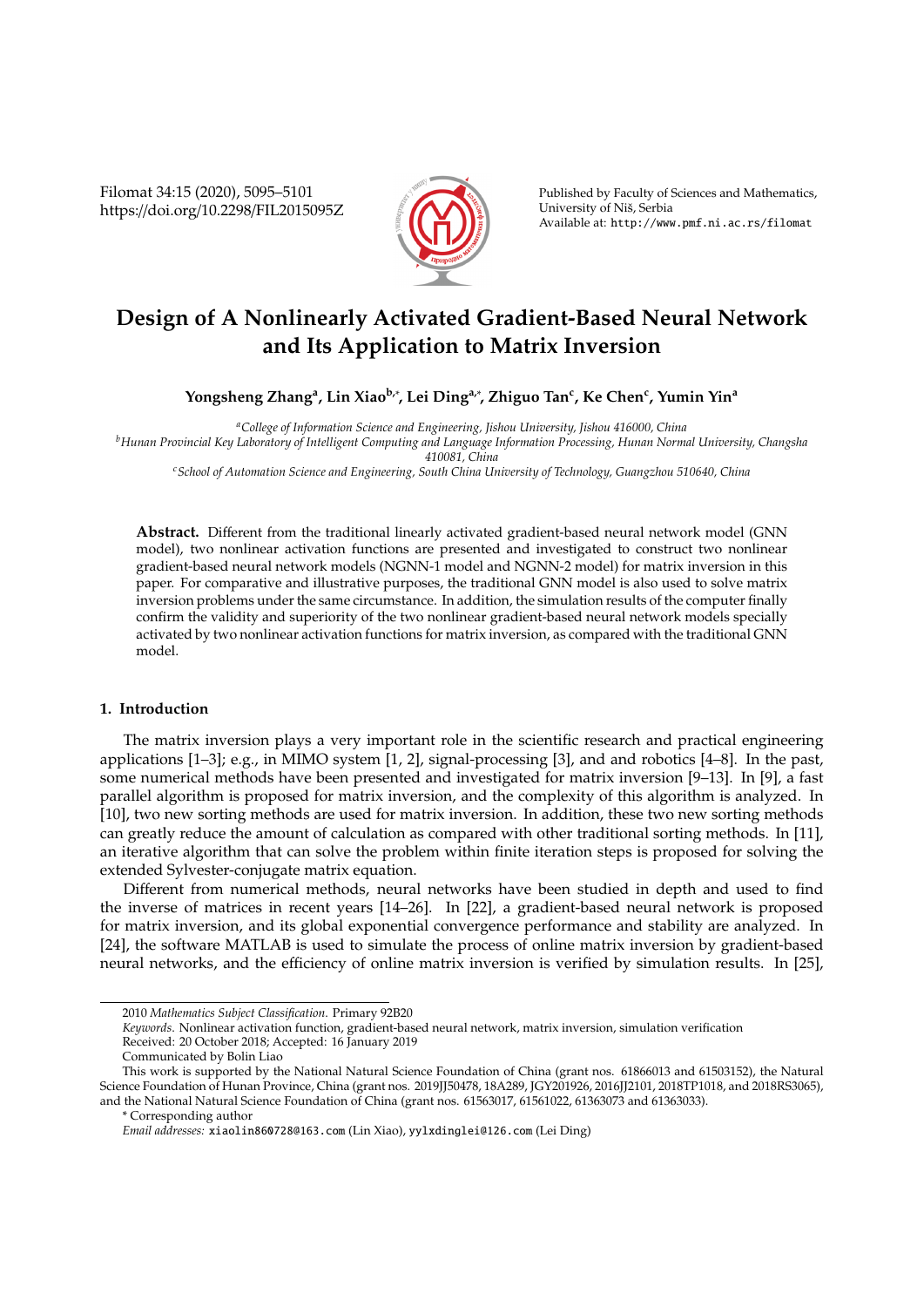Wang proposed a recurrent neural network for matrix inversion in real-time, and the asymptotically stable performance is proven.

Inspired by [22, 23, 27–36], we can find that some specially constructed nonlinear activation functions can improve the convergence performance of neural networks. In this paper, we focus on the study of using different nonlinear activation functions to construct nonlinear gradient-based neural networks for matrix inversion.

#### **2. Model Formulation**

In mathematics, the formula of matrix inverse  $A^{-1} \in R^{n \times n}$  can be given as :

$$
AX(t) = I \in R^{n \times n} \text{ or } X(t)A = I \in R^{n \times n},\tag{1}
$$

where  $A \in R^{n \times n}$  denotes a known reversible matrix,  $I \in R^{n \times n}$  denotes the identity matrix and  $X(t) \in R^{n \times n}$ denotes the unknown matrix to be inverted in this paper. Without loss of generality, let  $A^{-1} \in R^{n \times n}$  denotes the corresponding inverse of  $A \in R^{n \times n}$ . In the following subsections, two different nonlinear gradient-based neural networks that can find the corresponding inverse of  $A \in R^{n \times n}$  in a very short period of time are constructed.

## *2.1. Gradient-based Neural Network (GNN)*

In this subsection, the traditional GNN model is first exploited for online solution of the above-presented matrix inversion. Inspired by the traditional GNN model's design methods [22, 24, 36–40], by defining the following norm-based energy function  $\mathcal{E}(t) = ||AX - I||_F^2/2$ , and exploiting the negative gradient descent formula  $-\frac{\partial \mathcal{E}(t)}{\partial X}$ ∂*X* , we can easily obtain the traditional linearly activated gradient-based neural network as:

$$
\dot{X} = -\lambda \frac{\partial \mathcal{E}(t)}{\partial X} = -\lambda A^{T} (AX - I), \qquad (2)
$$

where *X* denotes the state matrix corresponding to the theoretical inversion  $A^{-1}$ ,  $\lambda$  denotes a adjustable positive design parameter, and *A* <sup>T</sup> denotes the transpose of matrix *A*.

#### *2.2. Nonlinear Gradient-Based Neural Network-1 Model*

In the previous subsection, the traditional gradient-based neural network model was presented for matrix inversion. It is worth pointing out that the convergence performance of this traditional GNN model (2) can still be improved by adding a specially constructed nonlinear activation function [41–43]. In this subsection, an improved nonlinear gradient-based neural network model (i.e., the NGNN-1 model) is proposed for matrix inversion by using a nonlinear function (i.e., the power-sigmoid function):

$$
\dot{X} = -\lambda A^{\mathrm{T}} \Psi (AX - I), \tag{3}
$$

where  $\lambda > 0$  denote an adjustable design parameter used to adjust the convergence rate of the NGNN-1 model and the Ψ(·) denotes a specially constructed nonlinear activation function (i.e., the power-sigmoid function) to improve the convergence performance of the NGNN-1 model for matrix inversion. And this nonlinear activation function is defined as follows:

$$
\Psi(v) = \begin{cases} v^p, & \text{if } |v| \ge 1; \\ \frac{1 + \exp(-\eta)}{1 - \exp(-\eta)}, & \frac{1 - \exp(-\eta v)}{1 + \exp(-\eta v)}, \end{cases}
$$
 otherwise;

where  $v \in R$  and |*v*| denotes the absolute value of *v*, and the design parameters  $(\eta, p)$  have to meet this conditions:  $\eta \geq 1$ ,  $p \geq 3$ .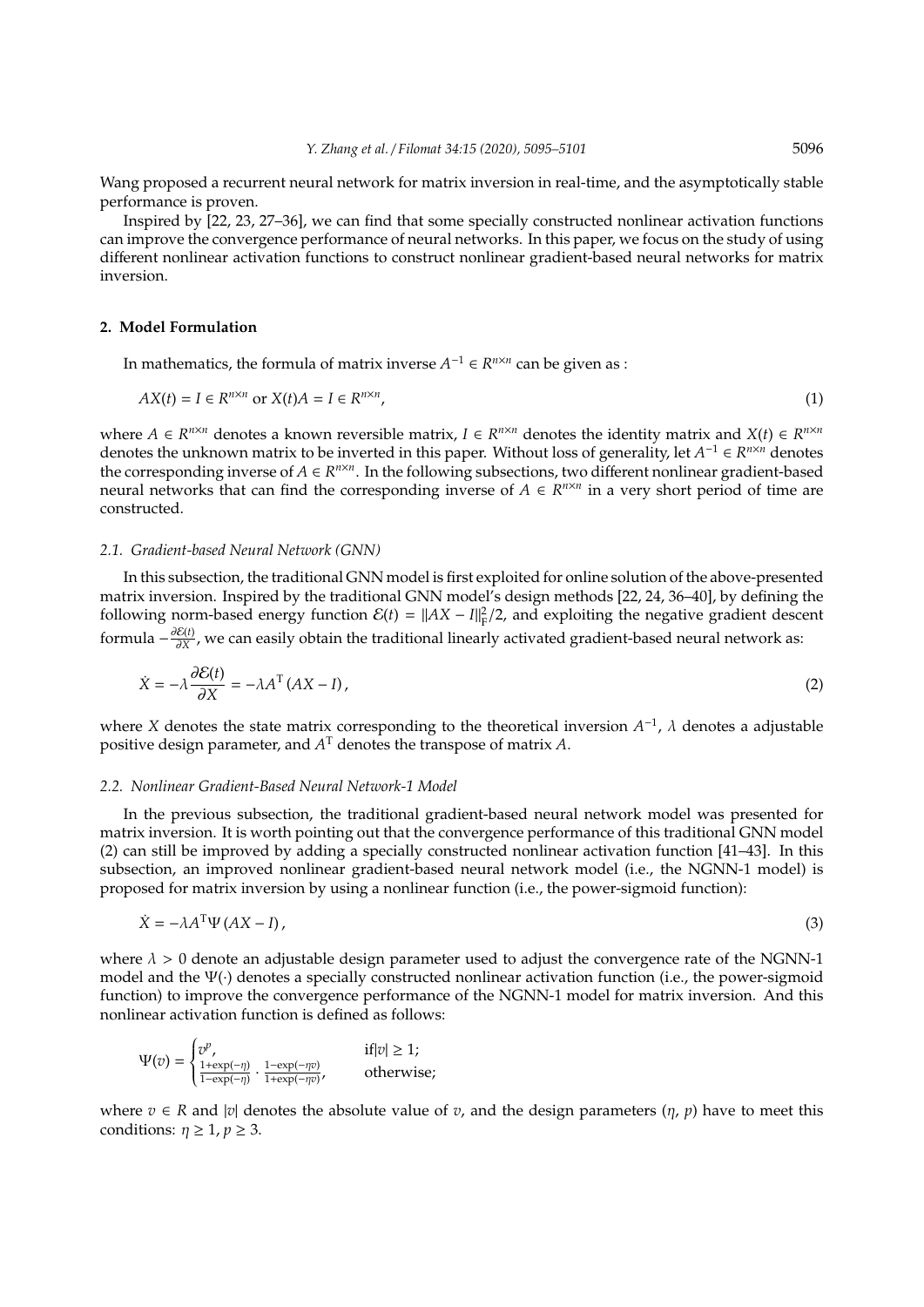

Figure 1: Simulative results synthesized by the traditional GNN model (2) with design parameter  $\lambda = 1$  starting from zero initial state.

## *2.3. Nonlinear Gradient-Based Neural Network-2 Model*

In this subsection, for the purpose of further improving the convergence performance of NGNN-1 model (3), the other improved nonlinear gradient-based neural network model (i.e., the NGNN-2 model) is proposed for matrix inversion by using another nonlinear function (i.e., the sign-bi-power function). And this sign-bi-power function  $\Phi(\cdot)$  is defined as follows:

$$
\Phi(v) = \text{sgn}^q(v) + \text{sgn}^{1/q}(v),\tag{4}
$$

where the parameter  $r \in (0, 1)$  and sgn<sup>*q*</sup>( $\cdot$ ) represents the following formula:

$$
sgn^{q}(v) = \begin{cases} |v|^{q}, & \text{if } v > 0; \\ 0, & \text{if } v = 0; \\ -|v|^{q}, & \text{if } v < 0; \end{cases}
$$

where  $v \in R$  and |*v*| means the same as |*v*| in the above subsection.

Therefore, by adding such a sign-bi-power function, the second nonlinear gradient-based neural network model (i.e., the NGNN-2 model) mentioned above can be obtained as:

$$
\dot{X} = -\lambda A^{\mathrm{T}} \Phi (AX - I). \tag{5}
$$

Note that the sign-bi-power function  $\Phi(\cdot)$  can accelerate NGNN-2 model (5) to finite-time convergence, while the power-sigmoid function Ψ(·) only speed up the infinite convergence rate of NGNN-1 model (3). This is the first time to apply this function to activate traditional GNN model, and accelerate the traditional GNN model from infinite-time convergence to finite-time convergence.

### **3. Illustrative Example**

In the above section, the traditional GNN model (2), NGNN-1 model (3) and NGNN-2 model (5) have been presented and investigated for matrix inversion. In this section, an illustrative example is used to verify the efficacy of such three models [GNN model (2), NGNN-1 model (3) and NGNN-2 model (5)]. Without loss of generality, we set this invertible matrix *A* as follows:

$$
A = \begin{bmatrix} 1 & -2 \\ 2 & -1 \end{bmatrix}.
$$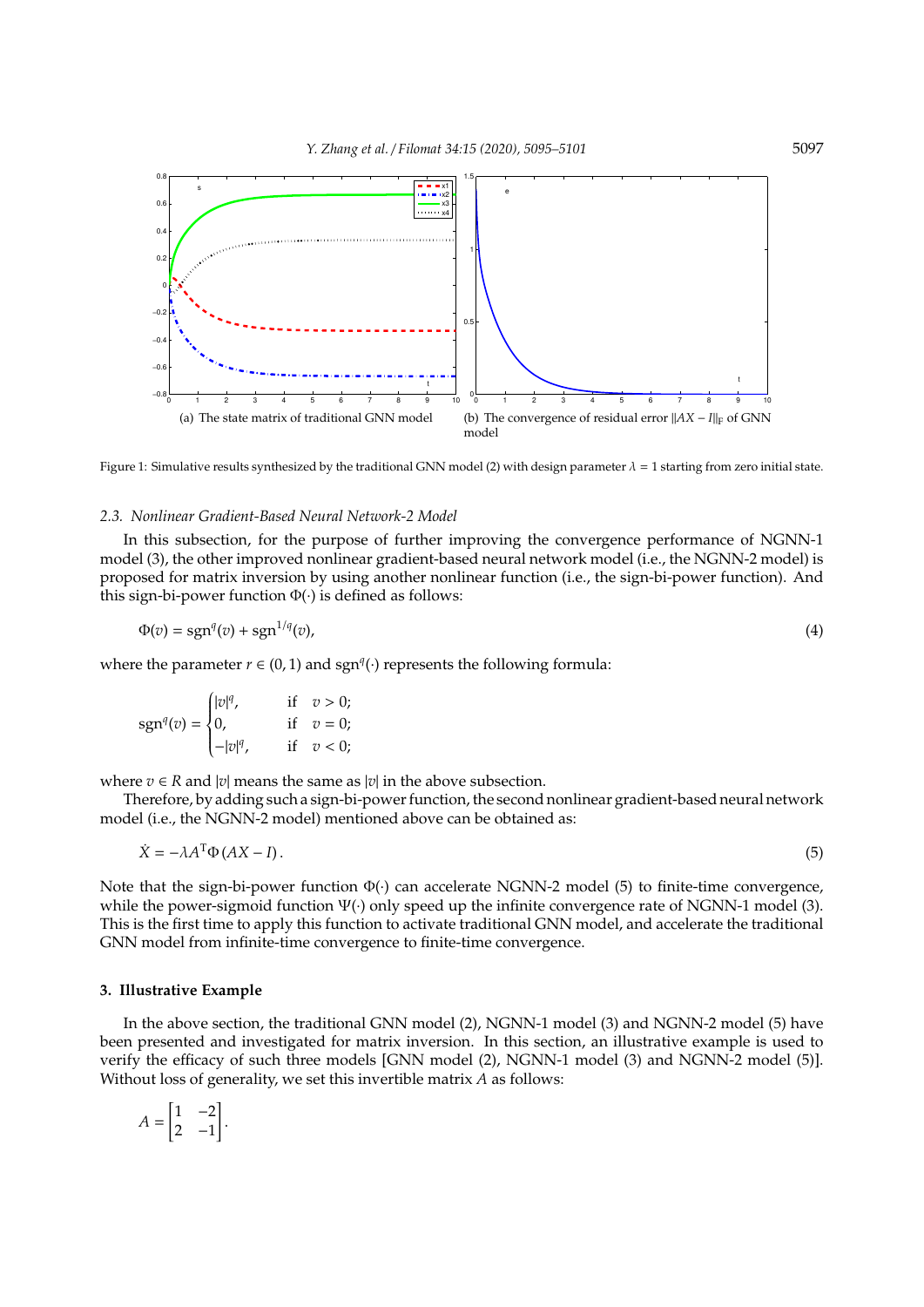

Figure 2: Simulative results synthesized by the NGNN-1 model (3) with design parameter  $\lambda = 1$  starting from zero initial state.



Figure 3: Simulative results synthesized by NGNN-2 model (5) with design parameter  $\lambda = 1$  starting from zero initial state.

through mathematical methods, its corresponding inversion  $A^{-1}$  can be obtained as follows:

$$
A^{-1} = \begin{bmatrix} -0.3333 & 0.6667 \\ -0.6667 & 0.3333 \end{bmatrix}.
$$

First of all, let us set the design parameter  $\lambda = 1$ . Starting from zero initial state  $X(0) \in R^{2 \times 2}$ , the traditional GNN model is first presented to find the inversion of the matrix *A*, and the corresponding computer simulative results are shown in Fig. 1, which show the transient behavior of state matrix and the transient behavior of  $||AX - I||_F$  synthesized by GNN model for matrix *A* inversion. As seen from Fig. 1(a), state matrix  $X(t) \in R^{2\times 2}$  of the traditional GNN model can converge to the theoretical solution tardily. Beside, from Fig. 1(b), we can see the transient behavior of  $||AX - I||_F$  of the traditional GNN model can converge to zero about 6.7 seconds.

It is worth noting that although the traditional GNN model can converge to zero for matrix inversion, it takes longer time(about 6.7 seconds). For the purpose of improving the convergence rate of the traditional GNN model, a nonlinear activation function (power-sigmoid function) is added to the traditional GNN model, so a nonlinear gradient-based neural network model (NGNN-1 model) can be obtained for matrix inverse. The corresponding computer simulative results are shown in Fig. 2. Fig. 2(a) displays the transient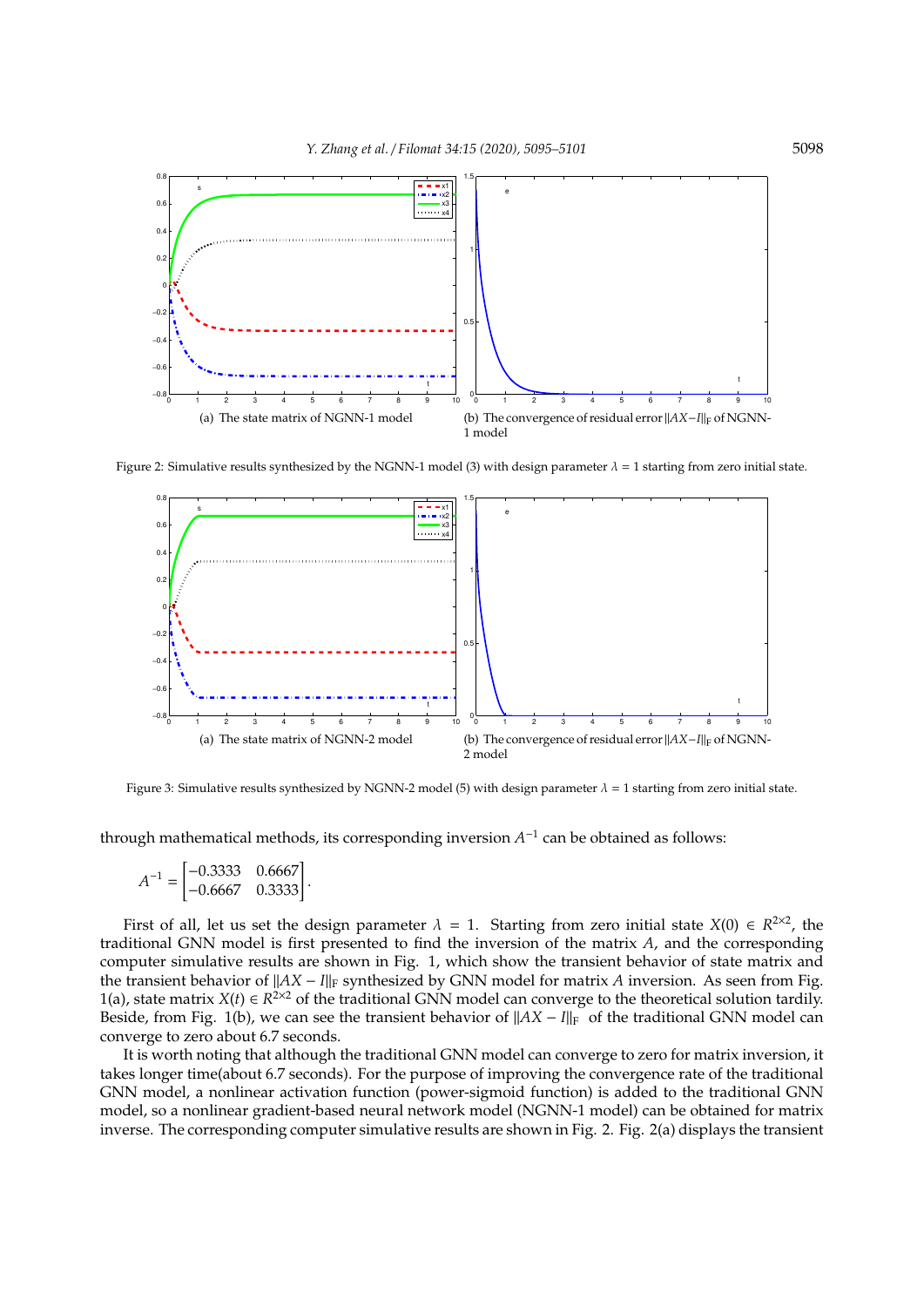

Figure 4: The convergence of the residual error  $||AX - I||_F$  synthesized by GNN model (2), NGNN-1 model (3) and NGNN-2 model (5) with different  $\lambda$ .

behavior of state matrix  $X(t) \in R^{2\times 2}$  of the NGNN-1 model for matrix *A* inversion. Besides, from Fig. 2(b), we can see that the residual error  $||AX - I||_F$  of the NGNN-1 model can converge to zero in only 3.7 seconds.

Besides, the sgn-bi-power function is used to construct the second nonlinear gradient-based neural network for matrix inverse. In addition, the transient behavior of state matrix  $X(t) \in R^{2\times 2}$  and the residual error  $||AX - I||_F$  of the NGNN-2 model are show in Fig. 3, from which we can see the state matrix *X*(*t*) ∈ *R*<sup>2×2</sup> can converge to the theoretical inverse *A*<sup>-1</sup> for a short time and the residual error ||*AX* − *I*||<sub>F</sub> can converge to zero only within finite time 1.03 seconds.

In addition, the numerical value of the tunable design parameter will also have an impact on the convergence rate of the presented three gradient-based neural network models [GNN model (2), NGNN-1 model (3) and NGNN-2 model (5)] for matrix inversion. The transient behavior of the residual error  $||AX-I||_F$ synthesized by GNN model (2), NGNN-1 model (3) and NGNN-2 model (3) with design parameter  $\lambda = 10$ for online matrix inversion is shown in figure Fig. 4(a), from which, we can see that the convergence time of GNN model (2), NGNN-1 model (3) and NGNN-2 model (5) can be shortened from 6.7 seconds to 0.67 seconds, from 3.7 seconds to 0.37 seconds, and from 1.03 seconds to 0.103 seconds respectively as compared with these in the case of the parameter  $\lambda = 1$ . Fig. 4(b) displays the transient behavior of the residual error k*AX* − *I*k<sup>F</sup> synthesized by GNN model (2), NGNN-1 model (3) and NGNN-2 model (5) with design parameter  $\lambda = 100$  for online matrix inversion. From such a subfigure, the convergence time of GNN model (2), NGNN-1 model (3) and NGNN-2 model (5) can be further shortened from 0.67 seconds to 0.067 seconds, from 0.37 seconds to 0.037 seconds, and from 0.1 seconds to 0.01 seconds respectively as compared with these in the case of the parameter  $\lambda = 10$ . Obviously, with the increase of the adjustable design parameters  $\lambda$ , the convergence rates of these three models [GNN model (2), NGNN-1 model (3) and NGNN-2 model (5)] are correspondingly accelerated.

In summary, from the above computer simulation results, we can see that the traditional GNN model (2), the NGNN-1 model (3) and the NGNN-2 model (5) are valid for matrix inversion. Besides, the two nonlinear gradient-based neural network models [NGNN-1 model (3) and NGNN-2 model (5)] require shorter time as compared with the traditional GNN model for matrix inversion.

## **4. Conclusions**

In this paper, two nonlinear activation functions are exploited to construct two different nonlinear gradient-based neural network models [NGNN-1 model (3) and NGNN-2 model (5)]) for matrix inversion. In addition, the traditional gradient-based neural network (GNN) model has also been presented for matrix inversion under the same conditions. Computer simulation results have verified the effectiveness of the above three models for matrix inversion, and also show the superiority of the two nonlinear gradient-based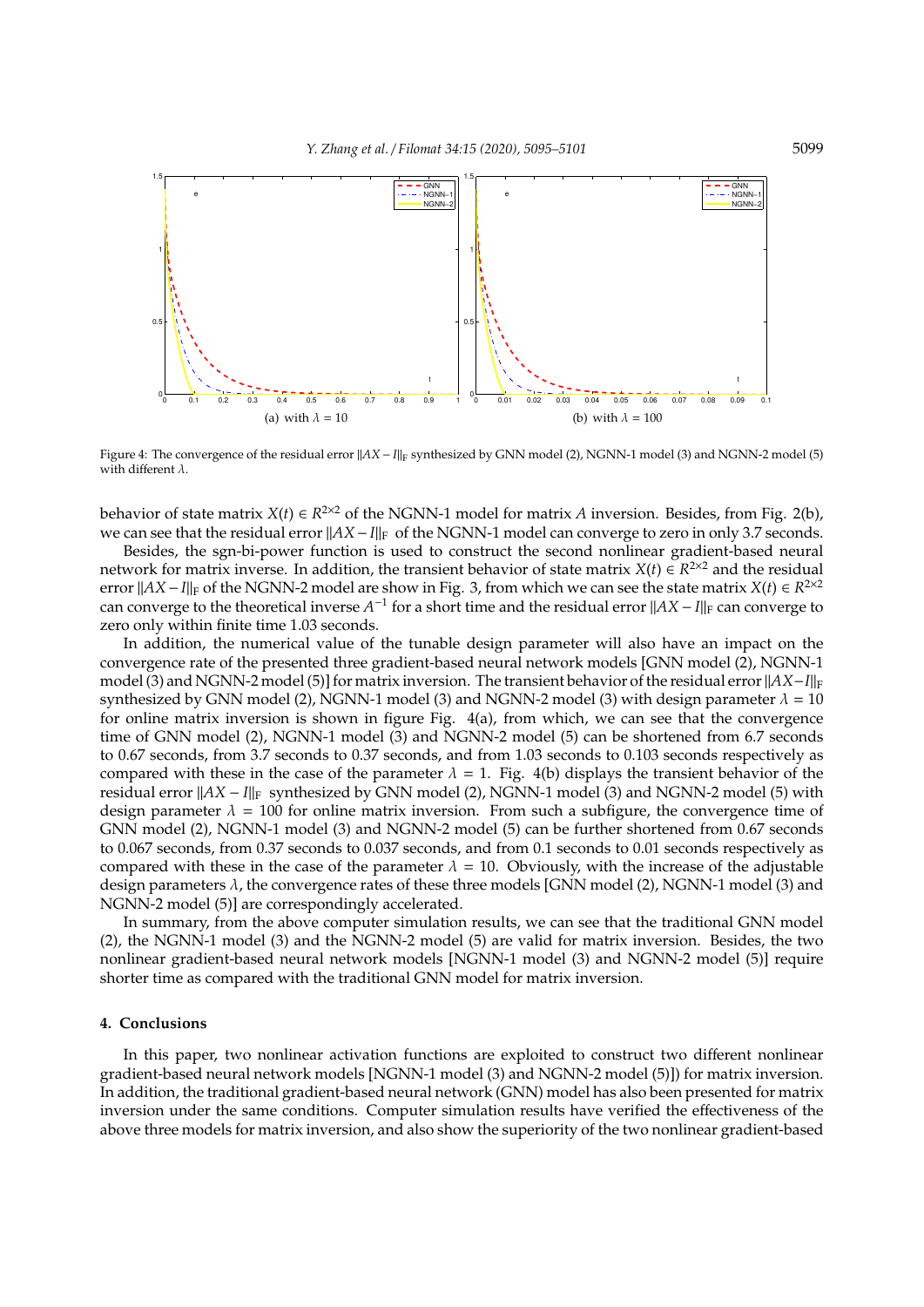neural network models [NGNN-1 model (3) and NGNN-2 model (3)] for matrix inversion as compared to the GNN model (2).

#### **References**

- [1] J. A. Zhang, X. Huang, and H. Suzuki, Gaussian Approximation Based Interpolation for Channel Matrix Inversion in MIMO-OFDM Systems, IEEE Transactions on Wireless Communications, 12, (2013) 1407–1417.
- [2] J. Chen, K. Li, *et al.*, A parallel random forestalgorithm for big data in spark cloud computing environment, IEEE Trans. Parall. Distrib. Syst., 28(4) (2017) 919–933.
- [3] R. J. Steriti and M. A. Fiddy, Regularized image reconstruction using SVD and a neural network method for matrix inversion, IEEE Trans. Signal Proc., 41, (1993) 3074–3077.
- [4] L. Xiao, Z. Zhang, *et al.*, Design, verification and robotic application of a novel recurrent neural network for computing dynamic Sylvester equation, Neural Netw. 105 (2018) 185–196.
- [5] D. Guo, K. Li, L. Yan, Z. Nie, F. Jin, The application of Li-function activated RNN to acceleration-level robots kinematic control via timevarying matrix inversion, in : Proceedings of the Chinese Control and Decision Conference. (2016) 3455–3460.
- [6] L. Xiao, B. Liao, S. Li, *et al.*, Design and analysis of FTZNN applied to real-time solution of nonstationary Lyapunov equation and tracking control of wheeled mobile manipulator, IEEE Trans. Industr. Inform. 14(1) (2018) 98–105.
- [7] L. Xiao, S. Li, *et al.*, Zeroing neural dynamics for control design: comprehensive analysis on stability, robustness, and convergence speed, IEEE Trans. Ind. Inform., to be published, 2018.
- [8] L. Xiao, S. Li, *et al.*, Co-design of finite-time convergence and noise suppression: a unified neural model for time varying linear equations with robotic applications, IEEE Trans. Syst., Man, Cybern., Syst., to be published, 2018.
- [9] L. Csanky, Fast parallel matrix inversion algorithms, Foundations of Computer Science, 1975. Symposium on IEEE, (1975) 11–12. [10] L. Xiao, A finite-time convergent Zhang neural network and its application to real-time matrix square root finding, Neural Comput. Appl., to be published, 2018.
- [11] A. G. Wu, L. L. Lv, and M. Z. Hou, Finite iterative algorithms for extended Sylvester-conjugate matrix equations, Mathematical and Computer Modelling, 54, (2011) 2363–2384.
- [12] Y. Zhang, W. Ma, and B. Cai, From Zhang Neural Networks to Newton Iteration for Matrix Inversion, IEEE Trans. Circuits Syst. I, 56, (2009) 1405–1415.
- [13] P. S. Stanimirović, M. D. Petković, Gradient neural dynamics for solving matrix equations and their applications, Neurocomputing, 306, (2018) 200–212.
- [14] L. Xiao, Z. Zhang, and S. Li, Solving Time-varying system of nonlinear equations by finite-time recurrent neural networks with application to motion tracking of robot manipulators, IEEE Trans. Syst., Man, Cybern. Syst., to be published, 2018.
- [15] B. Qiu, and Y. Zhang, Two New Discrete-Time Neurodynamic Algorithms Applied to Online Future Matrix Inversion With Nonsingular or Sometimes-Singular Coefficient, IEEE Trans. Cybern., (2018) 1–14.
- [16] B. Qiu, Y. Zhang, and Z. Yhang, New Discrete-Time ZNN Models for Least-Squares Solution of Dynamic Linear Equation System With Time-Varying Rank-Deficient Coefficient, IEEE Trans. Neural Netw. Learn. Syst., 29, (2018) 5767–5776.
- [17] D. Chen, S. Li, and Q. Wu, Rejecting Chaotic Disturbances Using a Super-Exponential-Zeroing Neurodynamic Approach for Synchronization of Chaotic Sensor Systems, Sensors, 19, (2019).
- [18] D. Chen, Y. Zhang, and S. Li, Tracking control of robot manipulators with unknown models: A Jacobian-matrix-adaption method, IEEE Trans. Ind. Informat., 14(7), (2018) 3044–3053.
- [19] L. Jin, Y. Zhang, and S. Li, Integration-enhanced Zhang neural network for real-time-varying matrix inversion in the presence of various kinds of noises, IEEE Trans. Neural Netw. Learn. Syst., 27(12), (2016) 2615–2627.
- [20] L. Xiao, B. Liao, S. Li, and K. Chen, Nonlinear recurrent neural networks for finite-time solution of general time-varying linear matrix equations, Neural Netw., 98, (2018) 102–113.
- [21] Y. Zhang, and S. S. Ge, Design and analysis of a general recurrent neural network model for time-varying matrix inversion, IEEE Trans. Neural Netw., 16, (2005) 1477–1490.
- [22] Y. Zhang, Y. Shi, and K. Chen, Global exponential convergence and stability of gradient-based neural network for online matrix inversion, Appl. Math. Comput., 215, (2009) 1301–1306.
- [23] S. Li, F. Qin, A dynamic neural network approach for solving nonlinear inequalities defined on a graph and its application to distributed, routing-free, range-free localization of WSNs, Neurocomputing, 117, (2013) 72–80.
- [24] Y. Zhang, K. Zhang, W. Ma, MATLAB simulation of gradient-based neural network for online matrix inversion, in: Proceedings of Advanced Intelligent Computing Theories and Applications. (2007) 98–109.
- [25] J. Wang, A recurrent neural network for real-time matrix inversion, Appl. Math. Comput., 55(1), (1993) 89-10.
- [26] L. Xiao, A finite-time convergent neural dynamics for online solution of time-varying linear complex matrix equation, Neurocomputing, 167, (2015) 254–259.
- [27] S. Li, Y. Li, and W. Zheng, A class of finite-time dual neural networks for solving quadratic programming problems and its k-winners-take-all application, Neural Netw., 39, (2013) 27–39.
- [28] L. Jin, S. Li, H.M. La, et al, Manipulability optimization of redundant manipulators using dynamic neural networks, IEEE Trans. Ind. Electron., 64, (2017) 4710–4720.
- [29] L. Xiao, Y. Zhang, Solving time-varying inverse kinematics problem of wheeled mobile manipulators using Zhang neural network with exponential convergence, Nonlinear Dyn., 76(2) (2014) 1543–1559.
- [30] S. Li, S. Chen, B. Liu, Accelerating a recurrent neural network to finite-time convergence for solving time-varying Sylvester equation by using a sign-bi-power activation function, Neural Process. Lett., 37, (2013) 189–205.